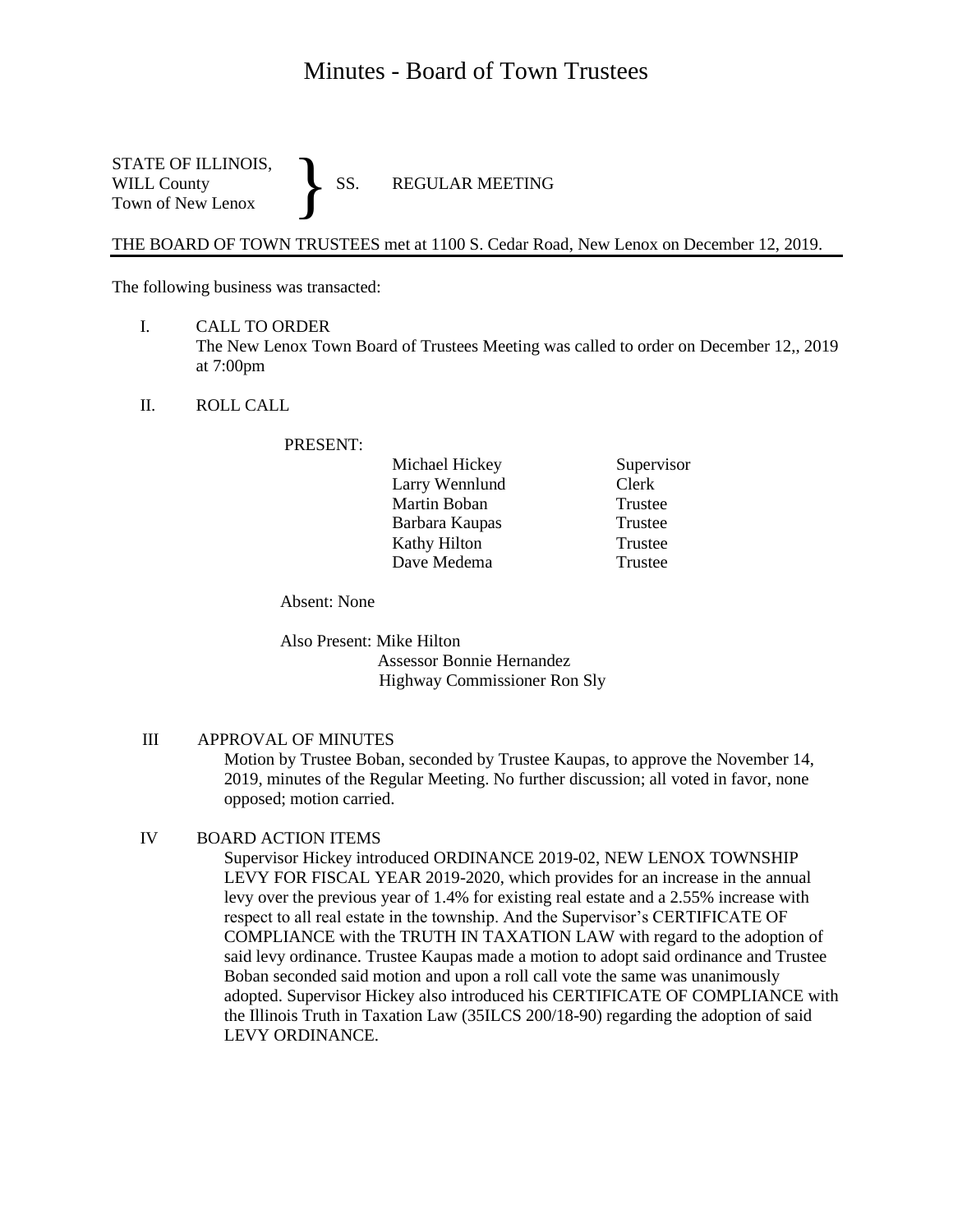Supervisor Hickey presented the 2020 Supervisors Office Holiday Schedule and upon a motion by Trustee Kaupas, seconded by Trustee Medema to approve and adopt said schedule was unanimously adopted.

Supervisor Hickey announced to the Board increases in compensation for his office staff as follows; an hourly increase in the amount of \$ 0.85 cents per hour for all employees and with respect to Linda Stellwagen, Debbie Cunningham, and Kathy Johnson, there shall be an hourly increase in the amount of \$1.10 per hour. Upon a motion made by Trustee Kaupas, and seconded by Trustee Medema, the same was unanimously approved. Supervisor Hickey introduced his recommendations regarding cemetery policies and fees for both Maplewood Cemetery and Marshall Cemetery. Commencing January 1, 2020 grave openings shall be increased from \$1,150. To \$1,200.and cremation openings shall increase from \$575.00 to \$600.00. Fees for the Sexton shall be increased from \$300.00 to \$400.00 per month and for supervision by the Sextant of each burial the sum of \$50.00 per observation. The cost of grave sites at each cemetery will remain the same. Upon motion of Trustee Kaupas seconded by Trustee Boban the Board unanimously approved said increases on a roll call vote.

Supervisor Hickey recommended fare increases for 2020 transportation via the Townships transportation system from \$2:00 to \$3:00 for senior citizens and from \$4:00 to \$5:00 for adults due to increase in operation including fuel costs. A motion to approve said recommendations was made by Trustee Hilton, seconded by Trustee Medema and upon a roll call vote was unanimously approved.

Supervisor Hickey stated that one of the four Outdoor Warning Sirens that can provide sirens loud enough to warn residents of impending dangerous weather systems approaching the area, needed to be replaced at a cost of \$2389.00 to the Township. On motion of Trustee Boban seconded by Trustee Kaupas, the motion was unanimously approved.

The Board unanimously approved certification of the TAX LEVY ORDINANCE NO. 19-03 OF THE NEW LENOX TOWNSHIP ROAD DISTRICT on motion of Trustee Medema, seconded by Trustee Boban, and the same will be certified by the clerk.

 V Assessor Hernandez advised the Board that her budget for employee's health care had to be increased from \$2,100 per employee per year to \$9,600 per year due to increased insurance company's health care cost increases.

#### VI TRUSTEE REPORTS

Trustee Boban reports that 2,645 pounds of clothing and shoes were donated to GREEN CITY, which should reimburse the Township in the amount of \$264.00. Trustee Boban also reported that the Township's Christmas tree was in place and decorated for the season. And, that the Transition students were assisting in the delivery of food pantry items to needy seniors in the Township.

Trustee Hilton states that she has been working with the Transportation service employees and is grateful for their help with the expanded service to our residents

Trustee Kaupas reported that the next TRIAD Christmas Program was held today at 1PM, and the Operation Santa program will be on December 14<sup>th</sup> at 8:45AM. The OPERATION SANTA will again provide gifts and home baked cookies for the shut-in seniors and who are residents of nursing homes in the Township.